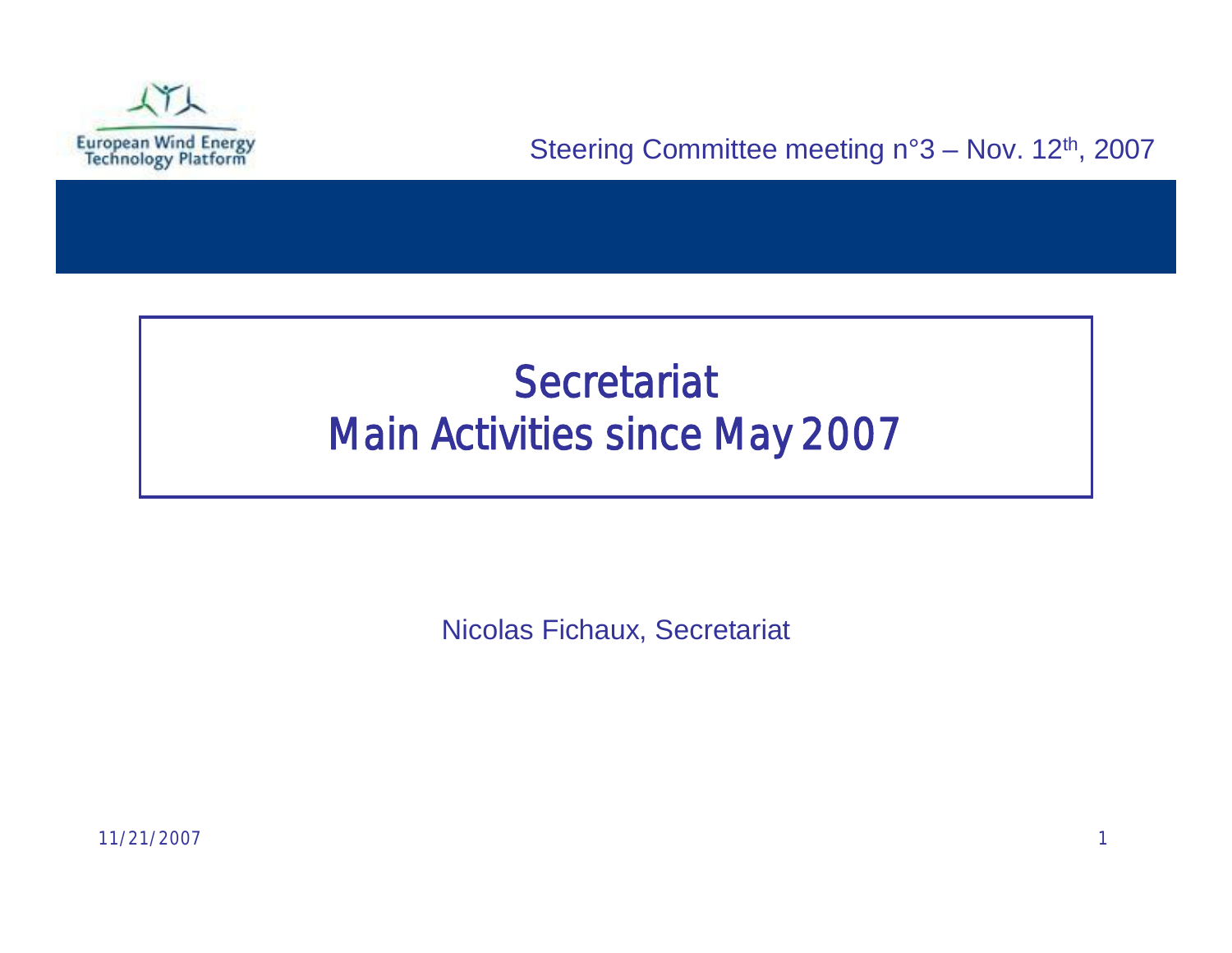

# Secretariat activities –April 27th to May 25th

- q Steering Committee meeting 2: groups defined, chairpersons elected. EIB wishes to join (FWoG + WG5)
- q Side-event in EWEC: followed by contacts with Fortis Bank (interested in WG5) and Wind Power Monthly magazine
- q Collaboration with Chairpersons for Group Work Plans
- q Finance Working Group EoI is ready to be launched
- q Website: new version is under development. Overview on: <http://p29961.typo3server.info/4.0.html>
- q Draft initiative for the SET-Plan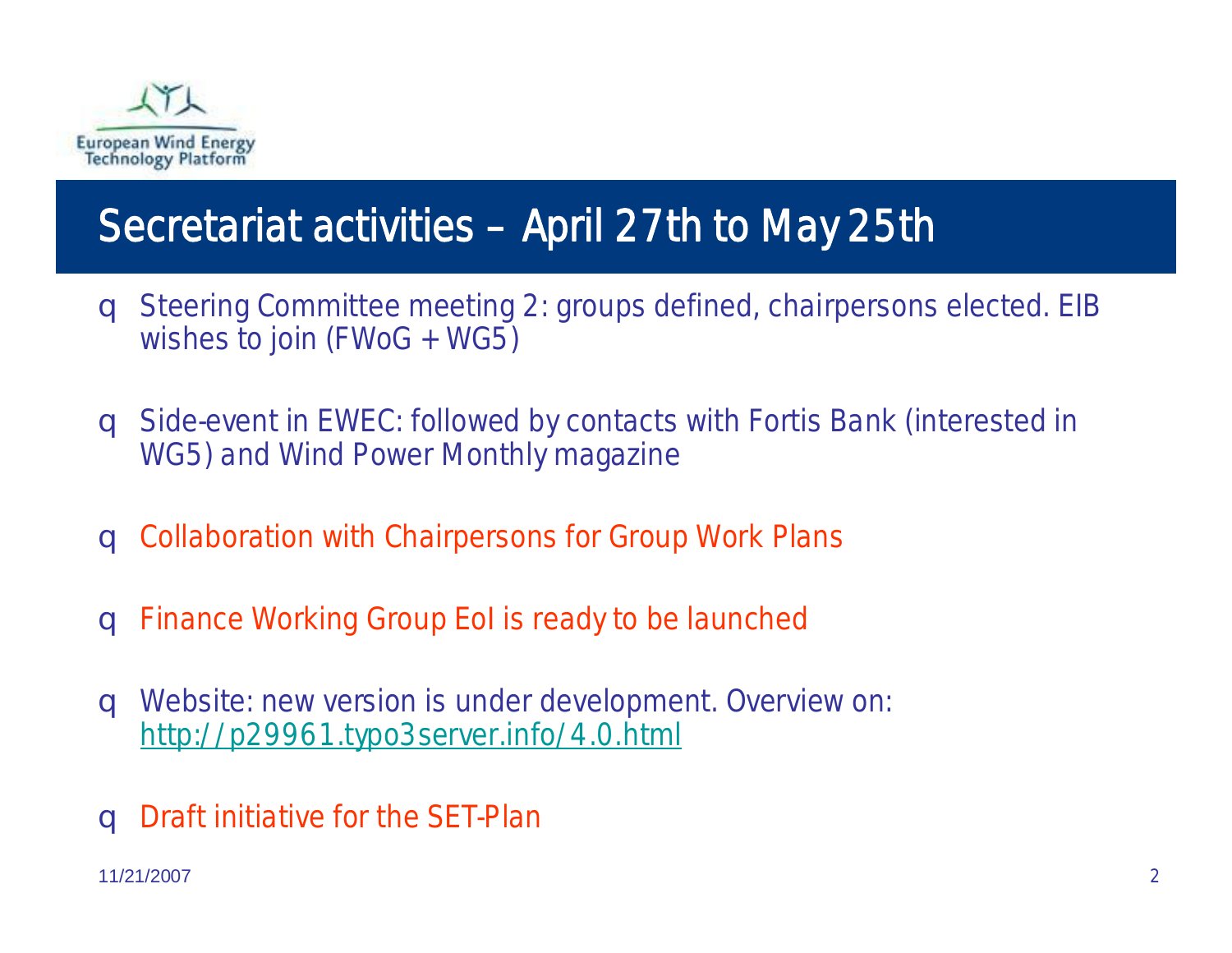

## Secretariat activities – May 25th to June 28th

- q Call for Expression of Interest launched
- q Initiative provided to the SET-Plan
- q June 21st: meeting on European Research Area. Presentation.
- q June 22nd: Meeting with commissioners. Questions to answer.
- q Website: operational and updated. Section on external meetings added. New elements on:http://www.windplatform.eu/9.0.html
- q NF invited to a PhD defence on November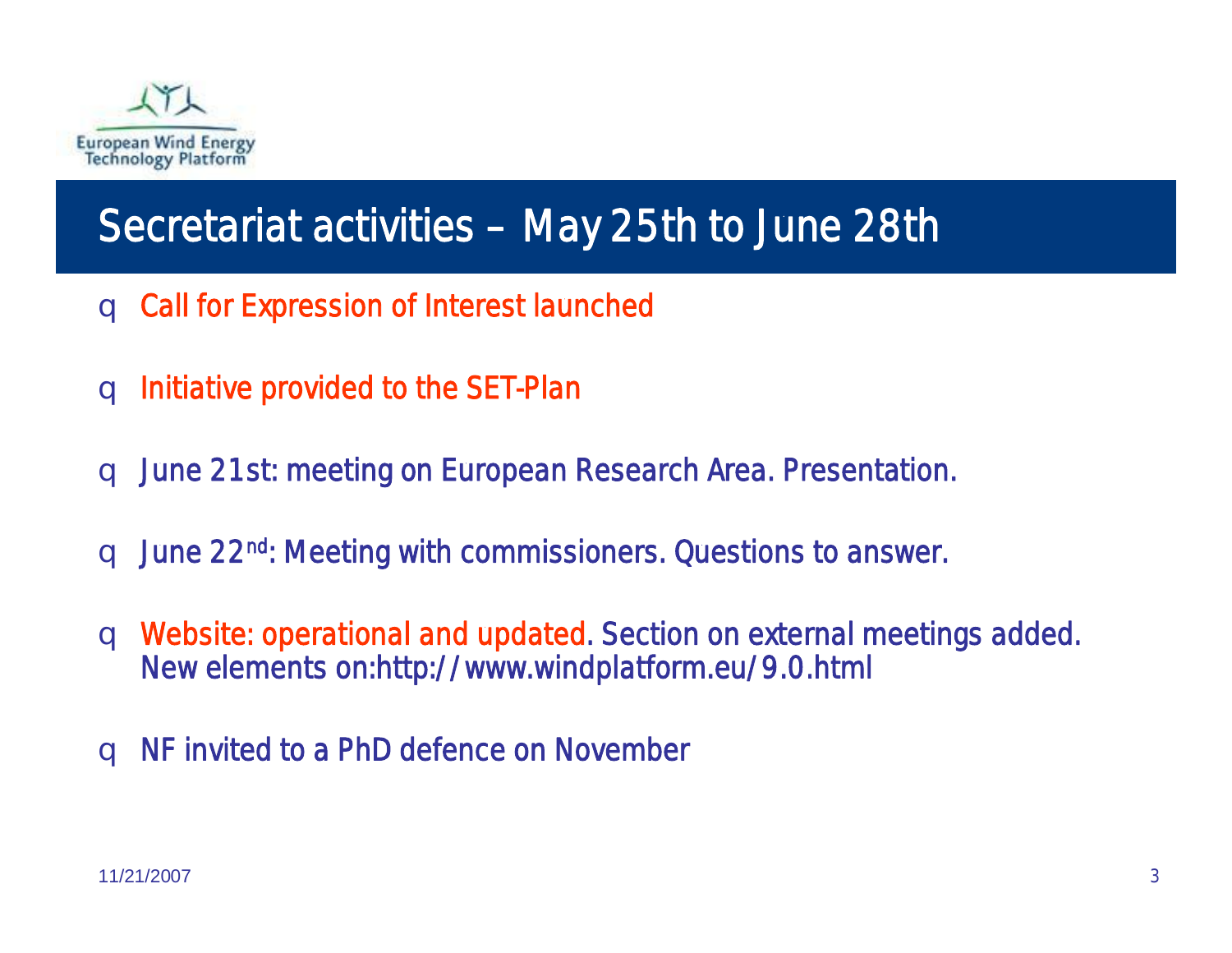

### Aug. 10th - Expressions of interest

q WG1 (resource) : 6 applications q WG2 (power systems) : 4 applications q WG3 (energy integration) : 7 applications q WG4 (offshore) : 9 applications q WG5 (market) : 7 applications q WG6 (policy) : 2 applications q Finance WG  $\qquad \qquad$ : 1 application

> 36 applications only EXTENDED DEADLINE September 16th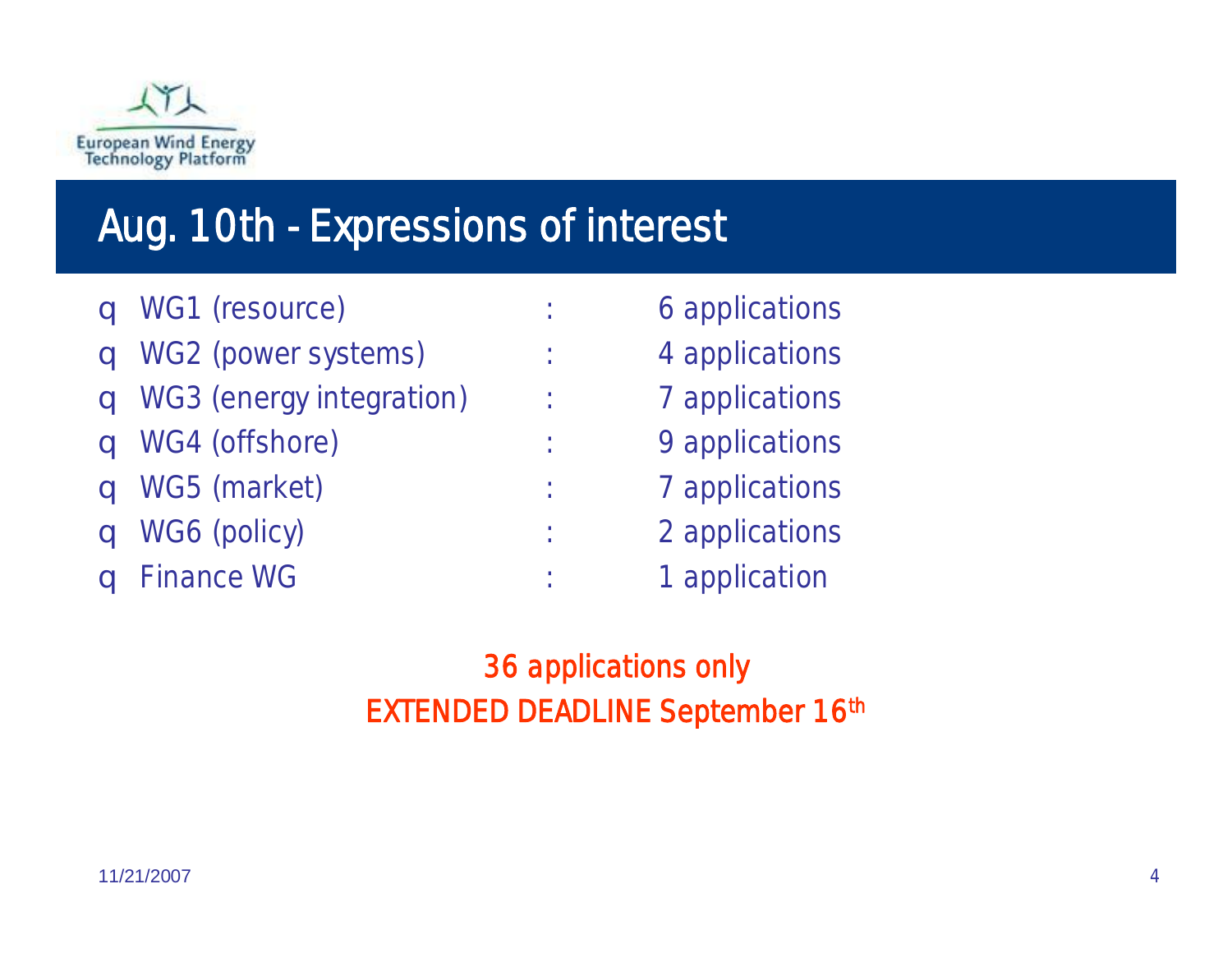

### Secretariat activities –June 29th to Aug. 10th

- q Call for expression of interest:
	- § Working Groups: Focused call on 16 categories (400 people) built from EWEA projects and lists. A personalised email was sent.
	- § Finance Group, a 2-step approach:
		- •1/ contact main laboratories and manufacturers for their R&D funding contacts (internal and external),
		- 2/ invitation letter sent to the identified contacts.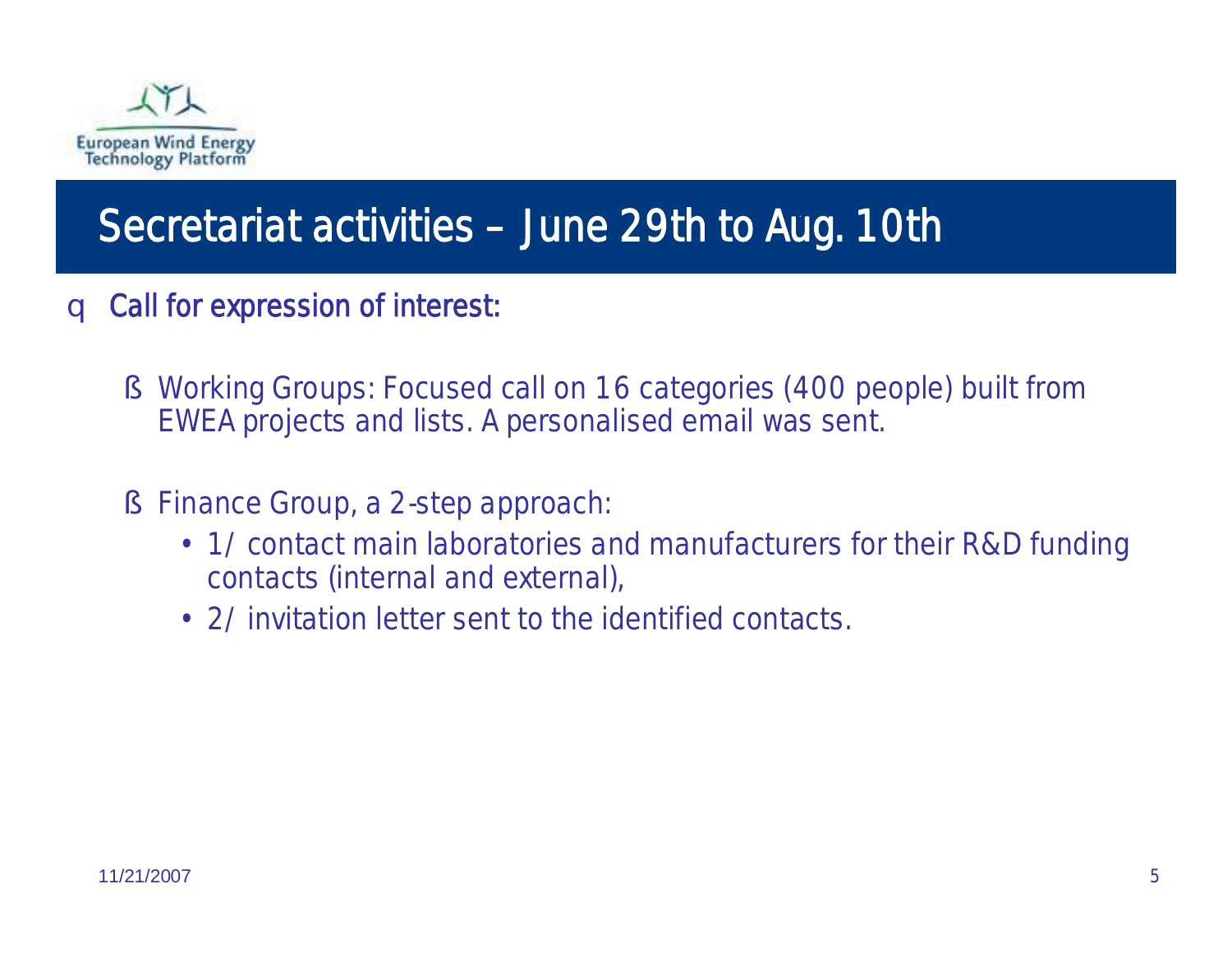

## Secretariat activities –June 29th to Aug. 10th

#### q Meetings

- § Permanent representative of Turkey
- § SmartGrids Platform
- § Road Technology Platform
- § Steel Technology Platform

q General Assembly: 2-days event to be organized

q Communication Plan validated and improved by EWEA Communication Dept. / Acknowledged by the EC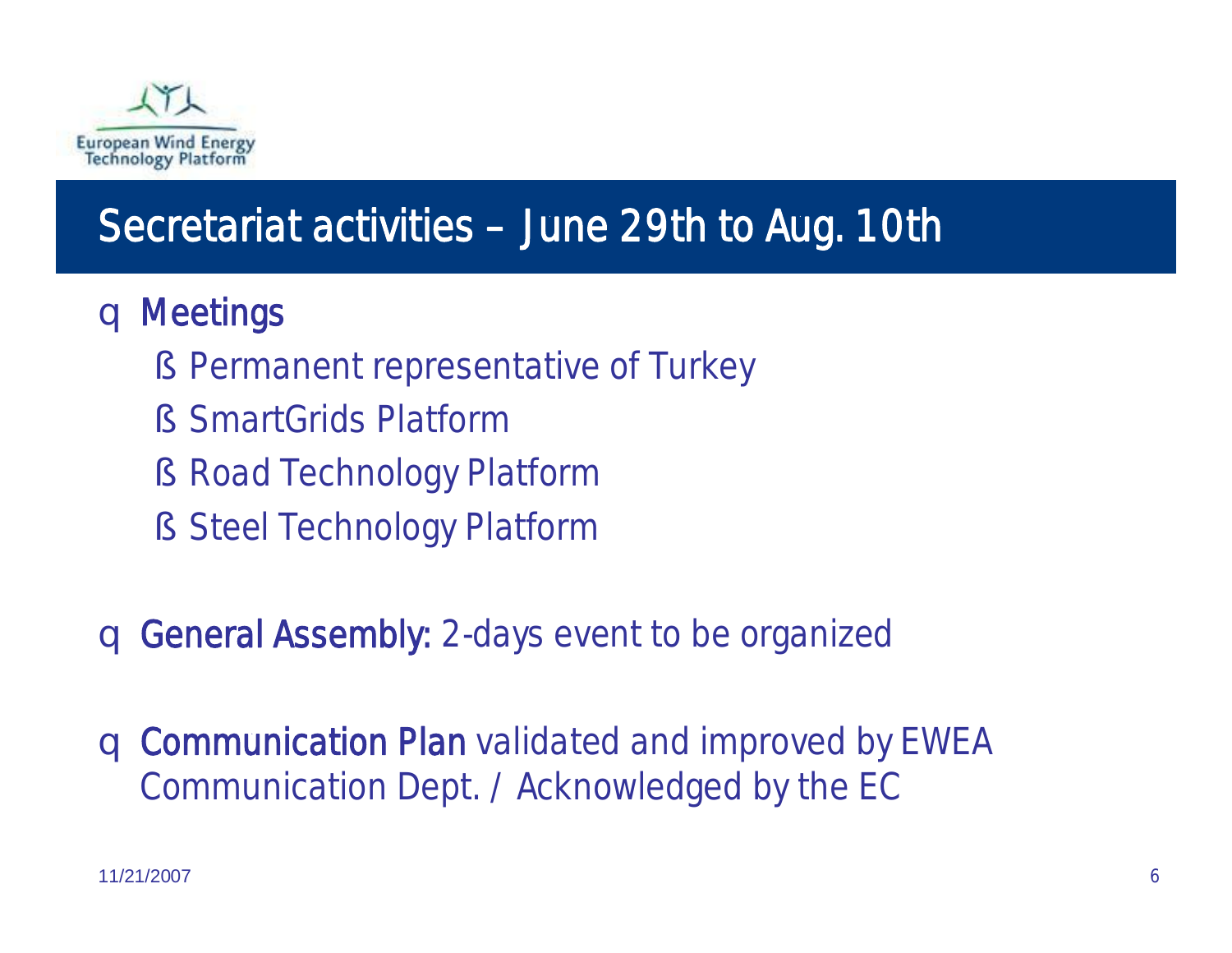

## Expressions of interest (on Sept. 12th)

| q WG1 (resource)           | 1 <sub>b</sub> |
|----------------------------|----------------|
| q WG2 (power systems)      | 25             |
| q WG3 (energy integration) | 24             |
| q WG4 (offshore)           | 31             |
| q WG5 (market)             | 19             |
| q WG6 (policy)             | 16             |
| <b>q</b> Finance WG        |                |

The number of applicants is 136. More application expected before the deadline.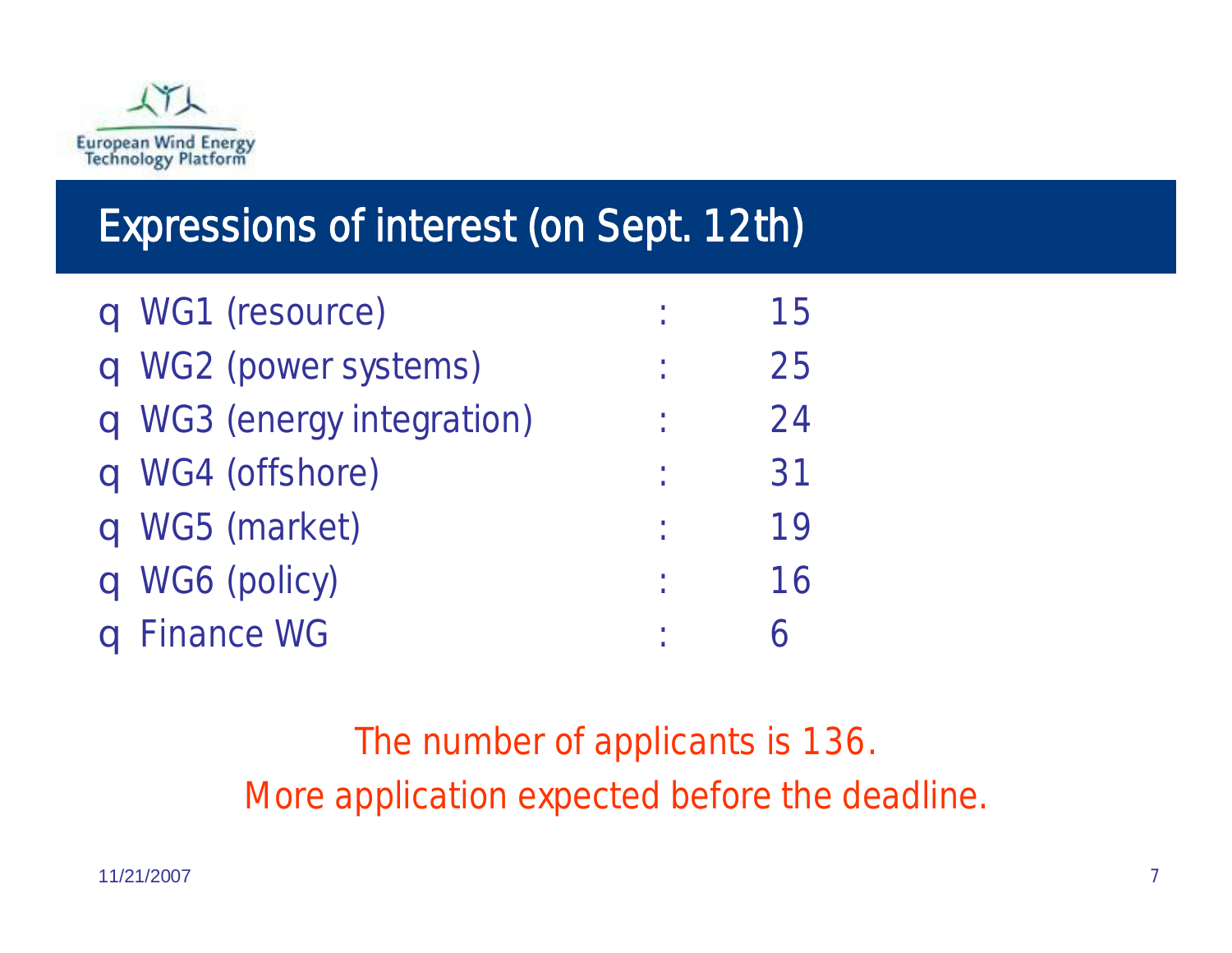

## Secretariat activities - Aug. 10th - Sept. 12th

- q Applications:
	- § Deadline is extended to September 16th
	- § Steering Committee was advised
- q General Assembly:
	- § The Conference Centre is booked for November, with option in February
	- § Steering Committee was advised
	- § The Secretariat is drafting the SRA&MDS documents
	- § On this basis, the Secretariat wrote the agendas
- q Other platform:
	- § List of relevant platforms updated
	- § Agreement with the steel platform
- q Newsletter:
	- 11/2<sub>1/2</sub>D<sub>0</sub> part available and the set of the set of the set of the set of the set of the set of the set of the set of the set of the set of the set of the set of the set of the set of the set of the set of the set of th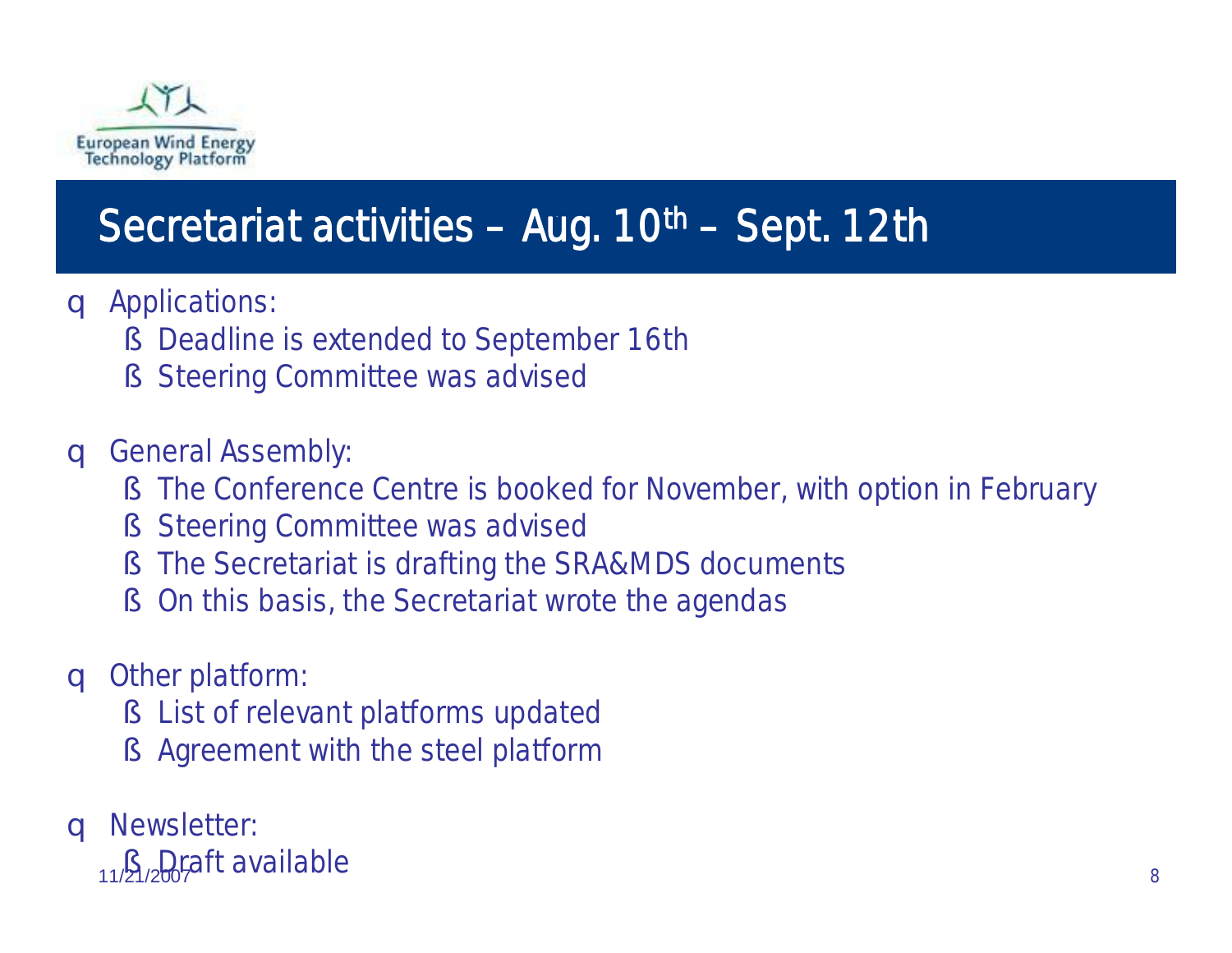

## Expressions of interest (Sept. 26th)

| q WG1 (resource)           |    |
|----------------------------|----|
| q WG2 (power systems)      | 5/ |
| q WG3 (energy integration) | 45 |
| q WG4 (offshore)           | 62 |
| q WG5 (market)             | 30 |
| q WG6 (policy)             | 33 |
| <b>q</b> Finance WG        | 15 |

The number of applicants is 282. 50% shall be selected.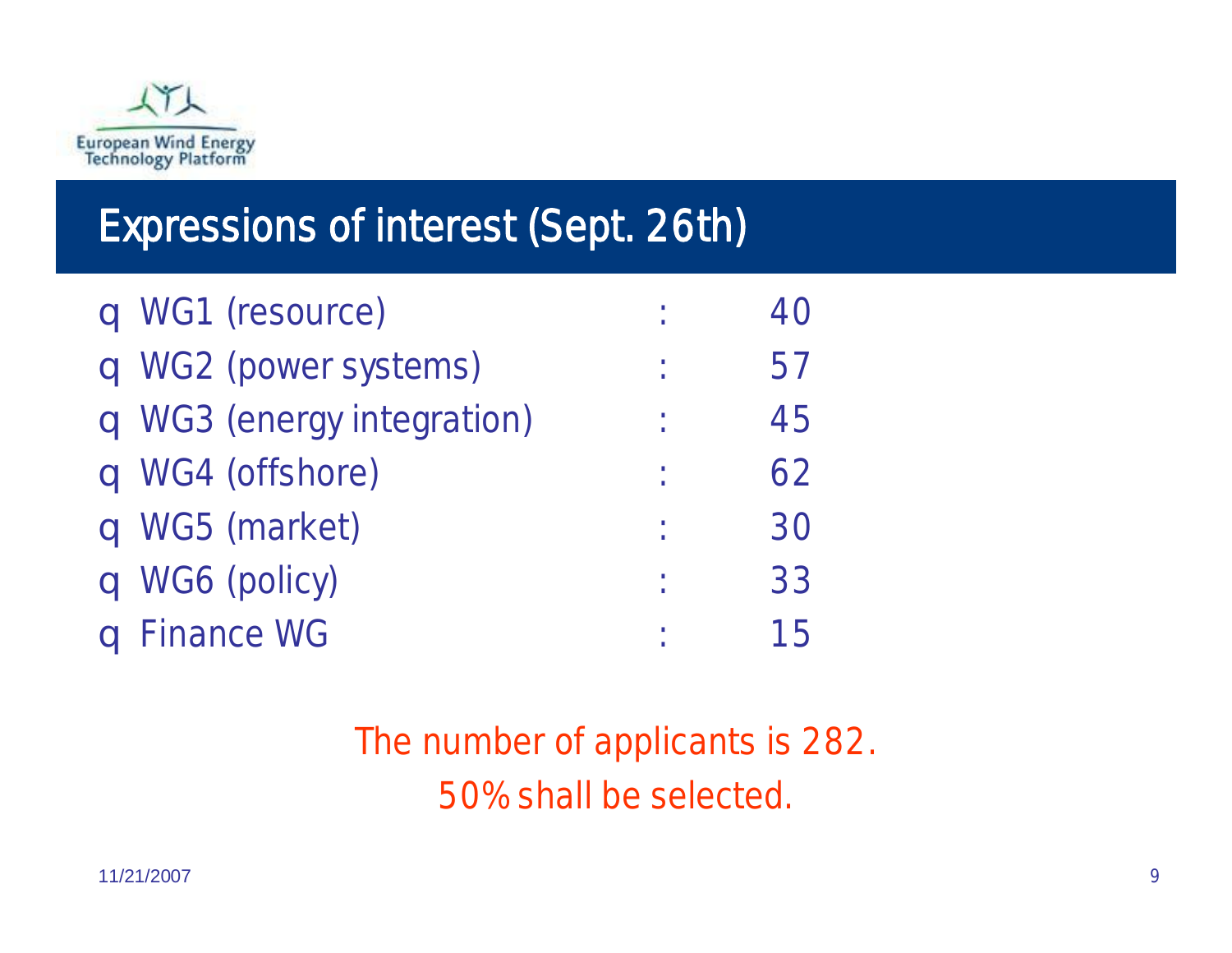

#### Secretariat activities - Sept. 14th - Sept. 26th

- q Newsletter was sent to mailing list of: TPWind applicants, press, EWEA members
- q Sponsorship form was sent to representatives of companies selected by the ExCo
- q Applications were synthesized and sent to the Chairs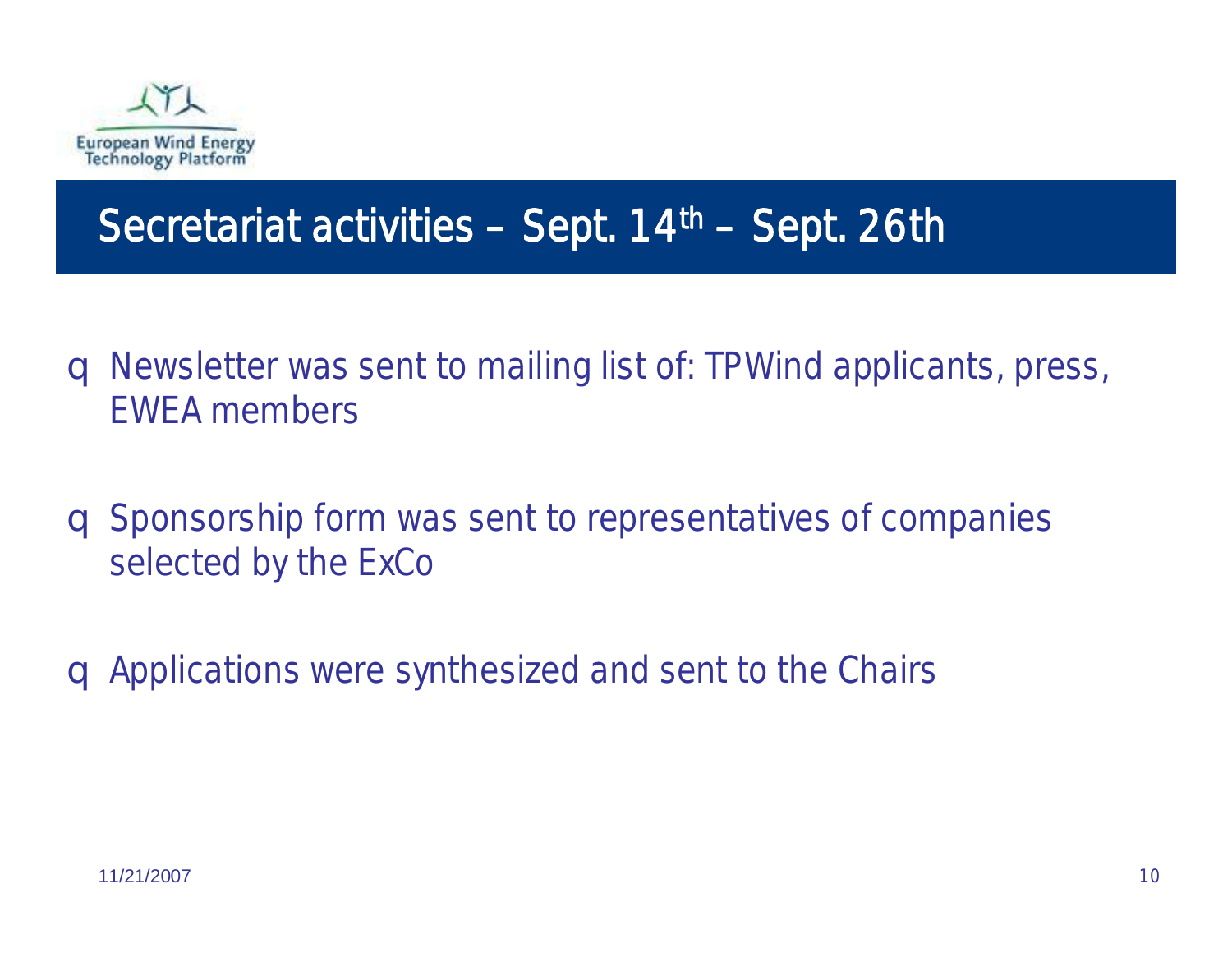

## Results –Oct. 16th

#### q 156 representatives:

- § 130 Working Group Members
- § 23 Steering Committee Members
- § 3 Secretariat

#### q Reserve lists:

§ WG1: 13 | WG2: 8 § WG3: 25 | WG4: 41 § WG5: 8 | WG6: 14

11/21/2007 11 Transparent process achieved. Consensus between ExCo, Chairmen, SC and EC.